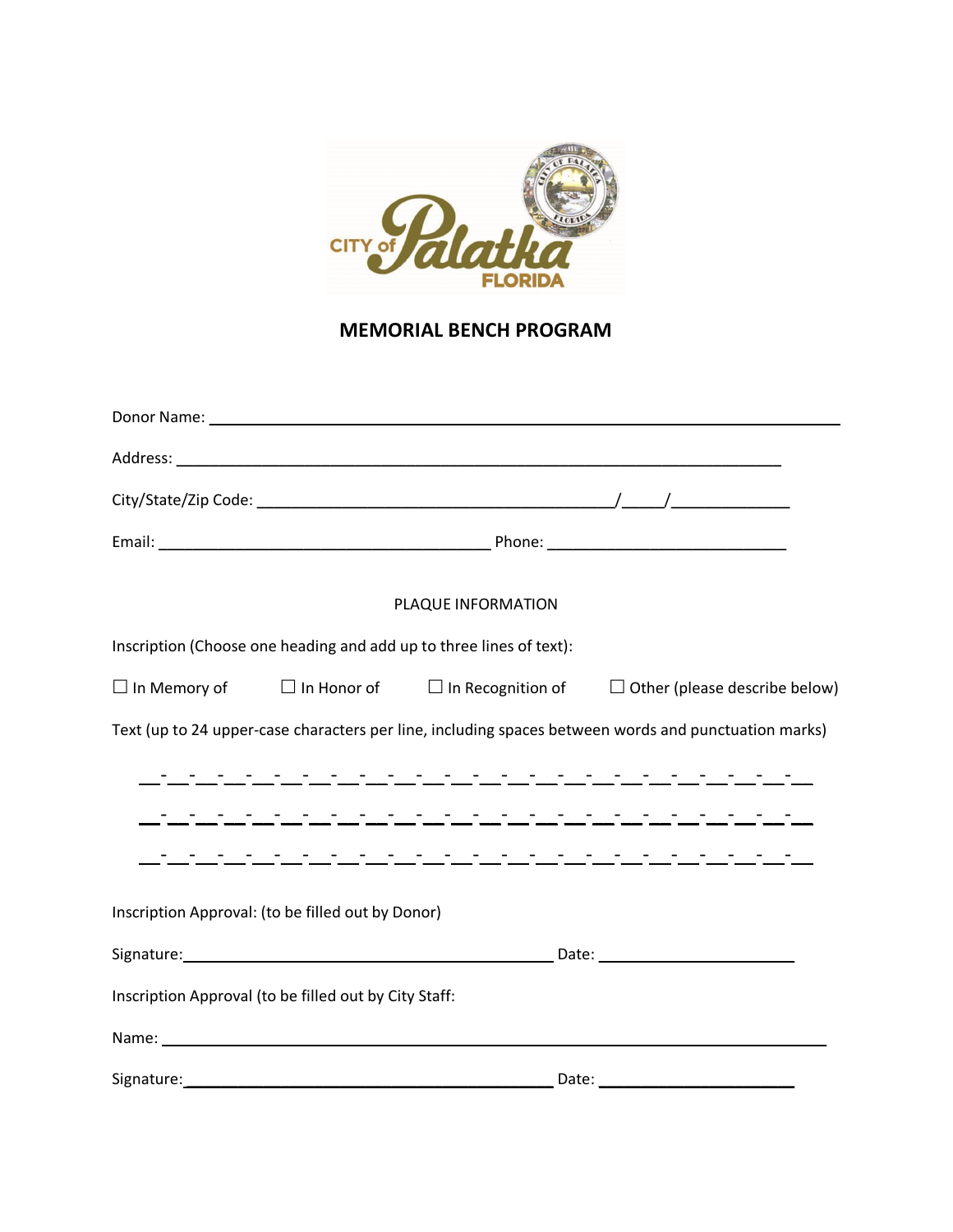

**1- 6' Riverfront Park Bench**



**2- 10" x 5" Example Plaque**



**3- 6' Community Park and Downtown Bench**